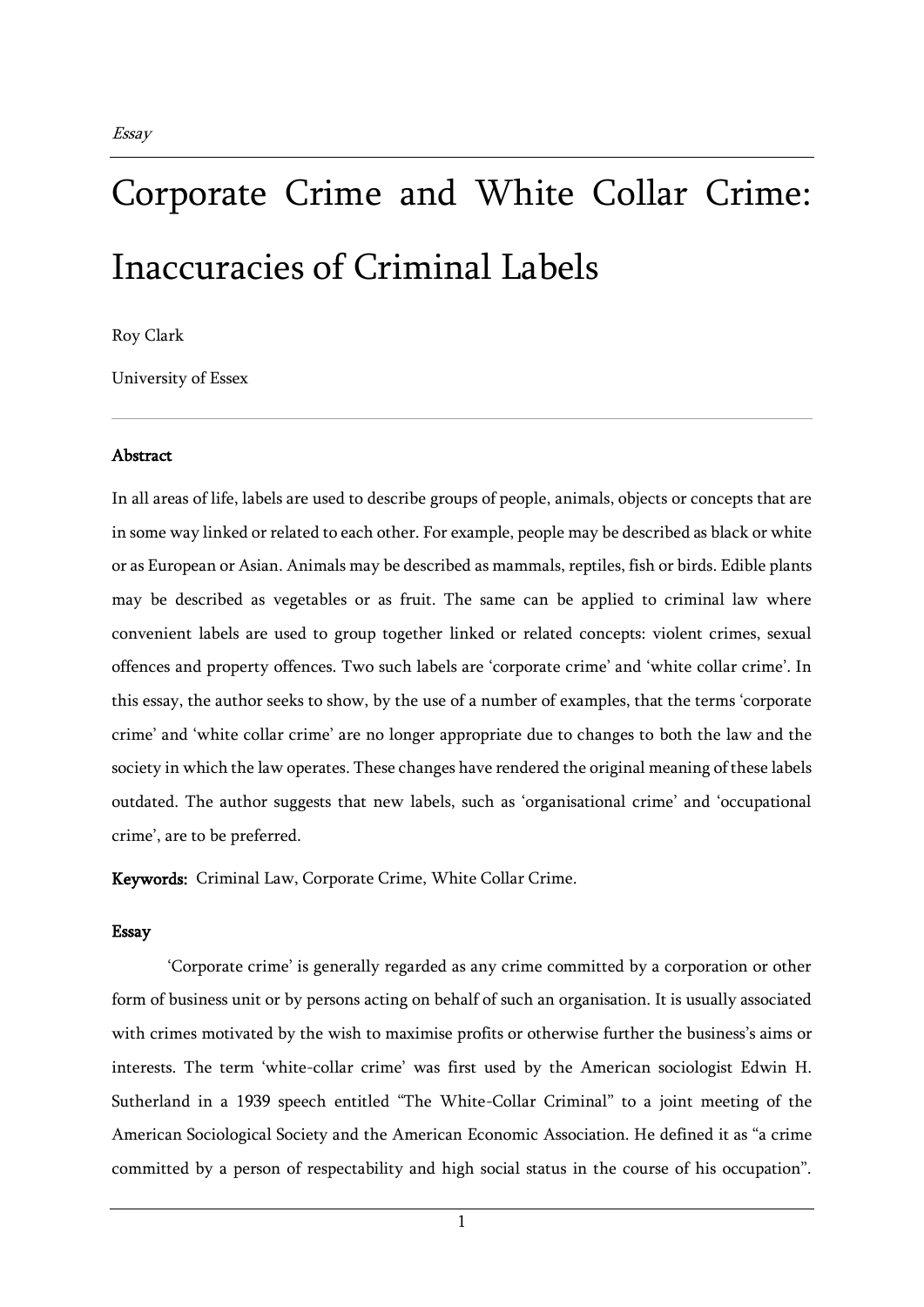Sutherland, no doubt, had in mind wealthy businessmen embezzling or bribing their way to greater personal wealth. This essay seeks to demonstrate that these terms are both now misnomers and no longer appropriate. They serve only to set such activities aside from the 'real' crimes of ordinary people in a way that suggests that they are somehow less culpable. This essay will suggest that if such categorisation is required at all, the terms 'organisational crime' and 'occupational crime' are now more apposite.

'Corporate' means: "forming a corporation; incorporated; of a corporation or corporations: corporate finance; of or belonging to a united group; joint" (Sinclair, 2003, p. 330). In every day parlance, it means 'big business'. The term 'corporate crime', at least in the mind of a non-lawyer, implies large-scale criminal offences committed by big businesses - national or multi-national conglomerates - abusing their power and wealth to commit crimes across the globe. It gives the impression that there is a distinct body of law to regulate such conduct. The English criminal law, however, applies equally (in theory at least – see below) to all legal persons (Interpretation Act 1978, Section 5 and schedule 1). There is no separate section of the English criminal law dedicated to such corporations but inapplicable to small and medium enterprises, like the one-man-band or the corner shop. The terminology also ignores the fact that the English criminal law applies to businesses whose raison d'être is to make a profit, as well as to non-profit organisations (for example, trade unions or associations), public authorities, public services (for example, National Health Service, police or fire department), non-governmental organisations and charities. The expression 'corporate crime' is therefore erroneous, both in terms of the implied dimensions of the enterprise concerned and in terms of the range of activities which might fall within its scope. The author considers that the expression 'organisational crime' can be argued to be more appropriate and will attempt to demonstrate this by a brief analysis of the (English) law relating to corporate homicide.

It can be noted that, despite using the word 'corporate' in its title, the Corporate Manslaughter and Corporate Homicide Act 2007 uses the word 'organisation' in defining the actual offence. Section 1(1) of the Act states: "An organisation to which this section applies is guilty of an offence if the way in which its activities are managed or organised (a) causes a person's death, and (b) amounts to a gross breach of a relevant duty of care owed by the organisation to the deceased".

Organisations to which the Act applies include (a) a corporation; (b) a department or other body listed in Schedule 1; (c) a police force; and (d) a partnership, or a trade union or employers'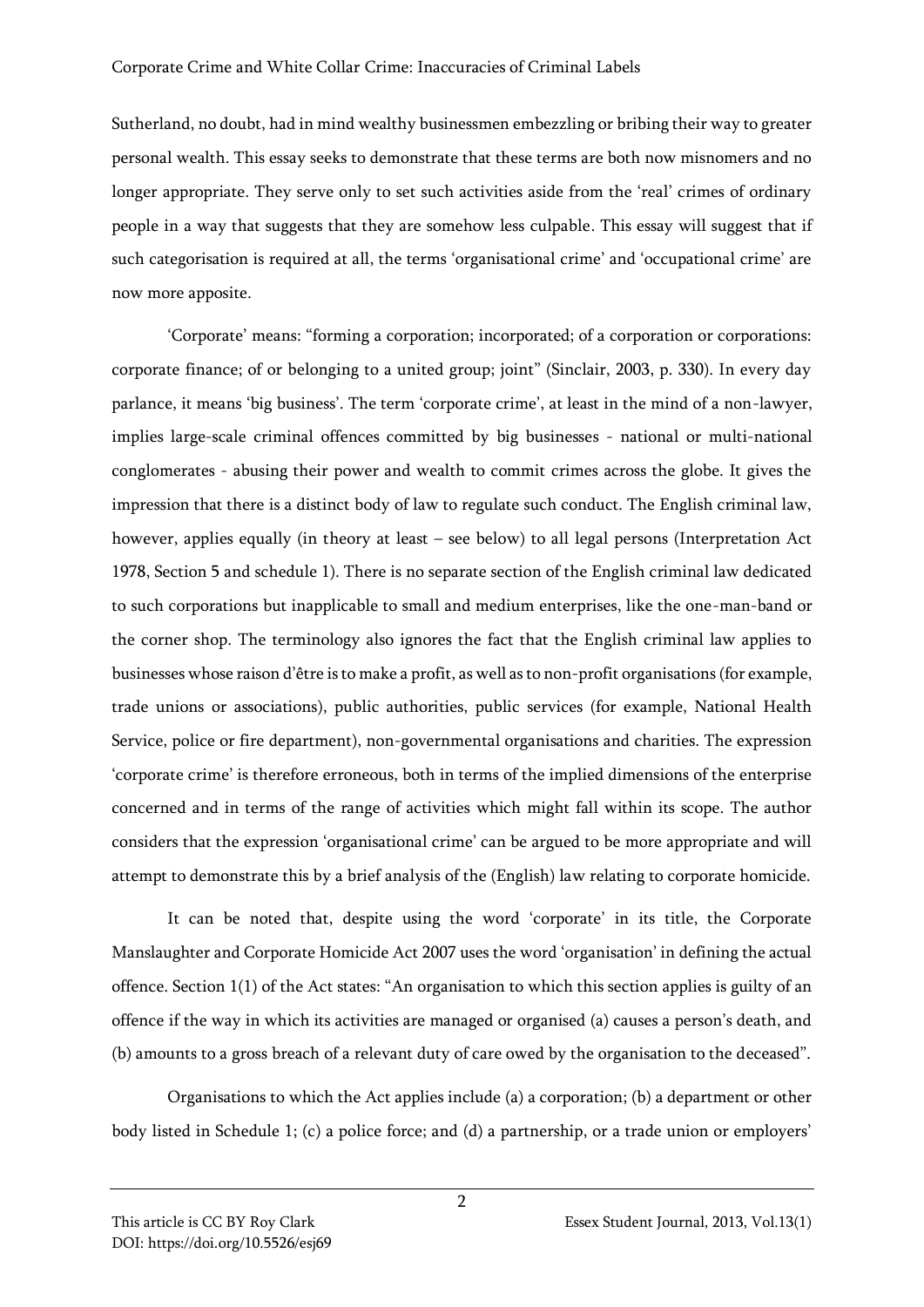association that is an employer (Corporate Manslaughter and Corporate Homicide Act 2007, section 1(2)). Schedule 1 of the Act lists 48 government departments and agencies. These include such diverse bodies as the Assets Recovery Agency, the Cabinet Office, the Forestry Commission, Ordnance Survey, and the Serious Fraud Office. This clearly illustrates the fact that 'corporate manslaughter' is not limited to the criminal actions of corporations as traditionally understood as set out above. In fact, the first ever conviction under this Act was of a company employing only eight people at the time of the offence (R v Cotswold Geotechnical (Holdings) Ltd., Winchester Crown Court, 16 February 2011 (currently unreported)). The victim had died when a trench in which he was collecting geological samples collapsed.

Under the Act, a 'relevant duty of care' includes (a) a duty owed by an organisation to its employees and persons working for or performing services for the organisation; (b) a duty owed as occupier of premises; (c) a duty owed in connection with (i) the supply by the organisation of goods or services; (ii) the carrying on by the organisation of any construction or maintenance operations; (iii) the carrying on by the organisation of any other activity on a commercial basis; or (iv) the use or keeping by the organisation of any plant, vehicle or other thing (Corporate Manslaughter and Corporate Homicide Act 2007, section 2(1)). The Ministry of Justice suggests in A guide to the Corporate Manslaughter and Corporate Homicide Act 2007 (p. 6) that the offence:

will apply where a charity or voluntary organisation has been incorporated (for example, as a company or as a charitable incorporated organisation under the Charities Act 2006). A charity or voluntary organisation that operates as any other form of organisation to which the offence applies, such as a partnership with employees, will also be liable to the new offence.

It can therefore be seen that the scope of the Act is very much broader than the dictionary definition of a corporation. Furthermore, section 20 of the Act abolishes the common law offence of manslaughter by gross negligence "in its application to corporations and in any application it has to other organisations to which section 1 applies". It appears, therefore, that the common law offence of corporate manslaughter still applies to all other organisations not falling within the definition found in section 1 of the Act.

The well-recognised legal problem of applying the common law offence of corporate manslaughter to organisations is the same problem which afflicts the application of other criminal offences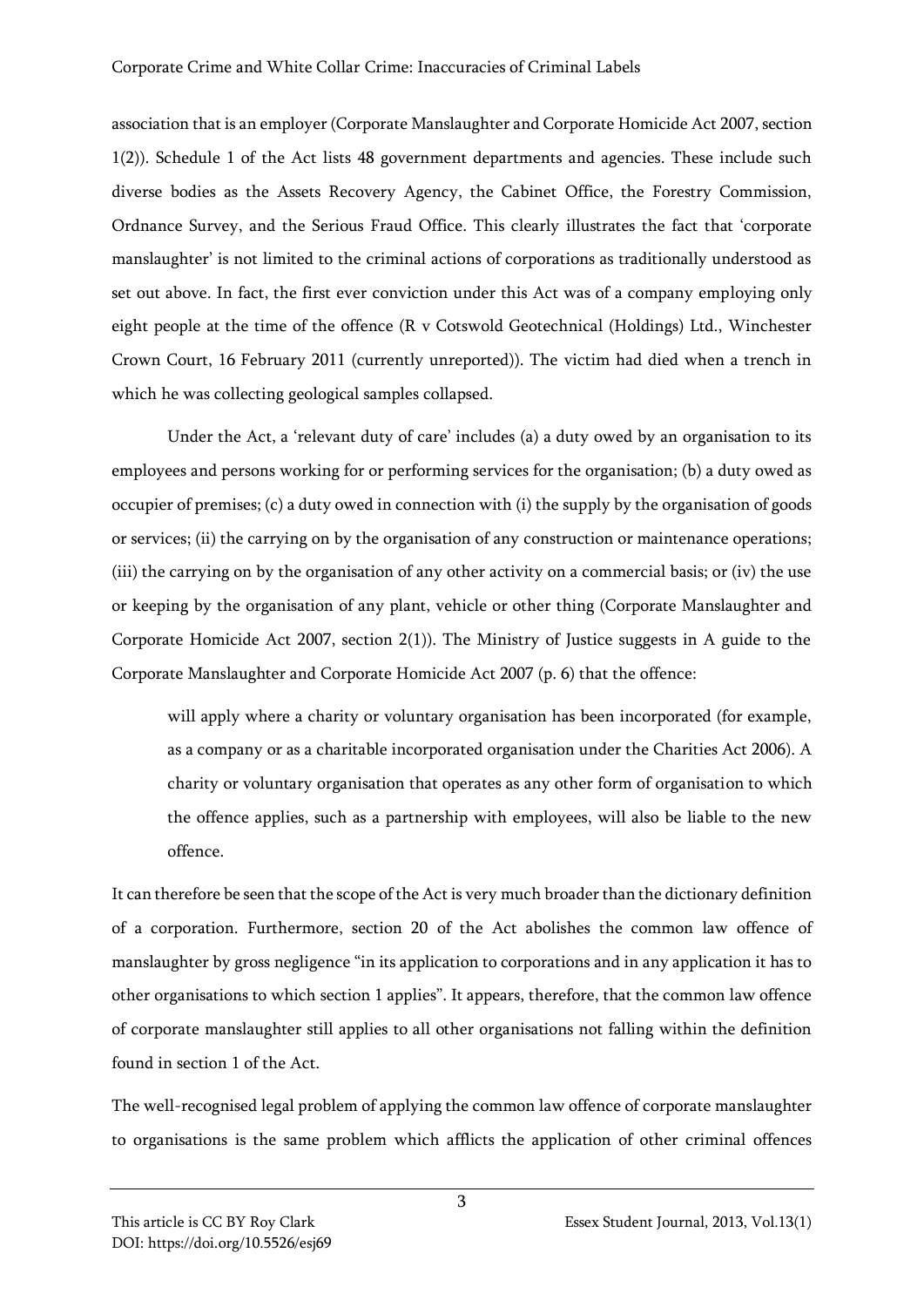requiring proof of mens rea to organisations: the so-called 'identification principle'. As Denning LJ said in H.L. Bolton (Engineering) Co Ltd v T.J. Graham & Sons Ltd [1957] 1 QB 159:

A company may in many ways be likened to a human body. It has a brain and nerve centre which controls what it does ... directors and managers who represent the directing mind and will of the company, and control what it does. The state of mind of these managers is the state of mind of the company and is treated by the law as such.

Bingham LJ, in R v H.M. Coroner for East Kent ex parte Spooner & Others (1989) 88 Cr. App. R. 10, said that in order to convict an organisation: "it is required that the mens rea and the actus reus of [the offence] should be established not against those who acted for or in the name of the company but against those who were to be identified as the embodiment of the company itself".

It is not enough to aggregate evidence against a number of individuals at different levels within the organisation (even if some of them are senior management) in order to build a case against the organisation. It is for this reason that large organisations are very often not prosecuted or are not convicted of criminal offences in situations where smaller organisations would be. In a large national or multi-national company it is very often impossible to apply the identification principle meaning that such companies escape prosecution. Compare, for example, the case of R v P & O Ferries (Dover) Ltd (1991) 93 Cr. App. R. 72 with the case of R v O.L.L. Limited [1994] (unreported). In the former case, related to the sinking of the Herald of Free Enterprise car ferry that resulted in the loss of 193 lives, the company escaped conviction. In the latter case, related to the loss of four lives in a canoeing incident, the company consisting of only four members of staff was convicted.

Organisations may be held liable to be convicted of strict liability offences (offences requiring no mens rea or 'guilty mind') through the doctrine of vicarious liability. In simple terms, this doctrine imposes criminal liability on an employer for acts done by an employee in the course of his or her employment. However, such strict liability offences usually concern regulatory rather than truly criminal matters. An often-quoted example is section 59(1) of the Licensing Act 1964. Where the offence is not one of strict liability, the organisation may still be convicted under the delegation principle (see Lord Goddard CJ in Linnett v Metropolitan Police Commissioner [1946] KB 290, p. 294). Under this principle, the mens rea ('guilty mind') of the employee or agent is imputed to the employer in circumstances where the employer's authority has been delegated to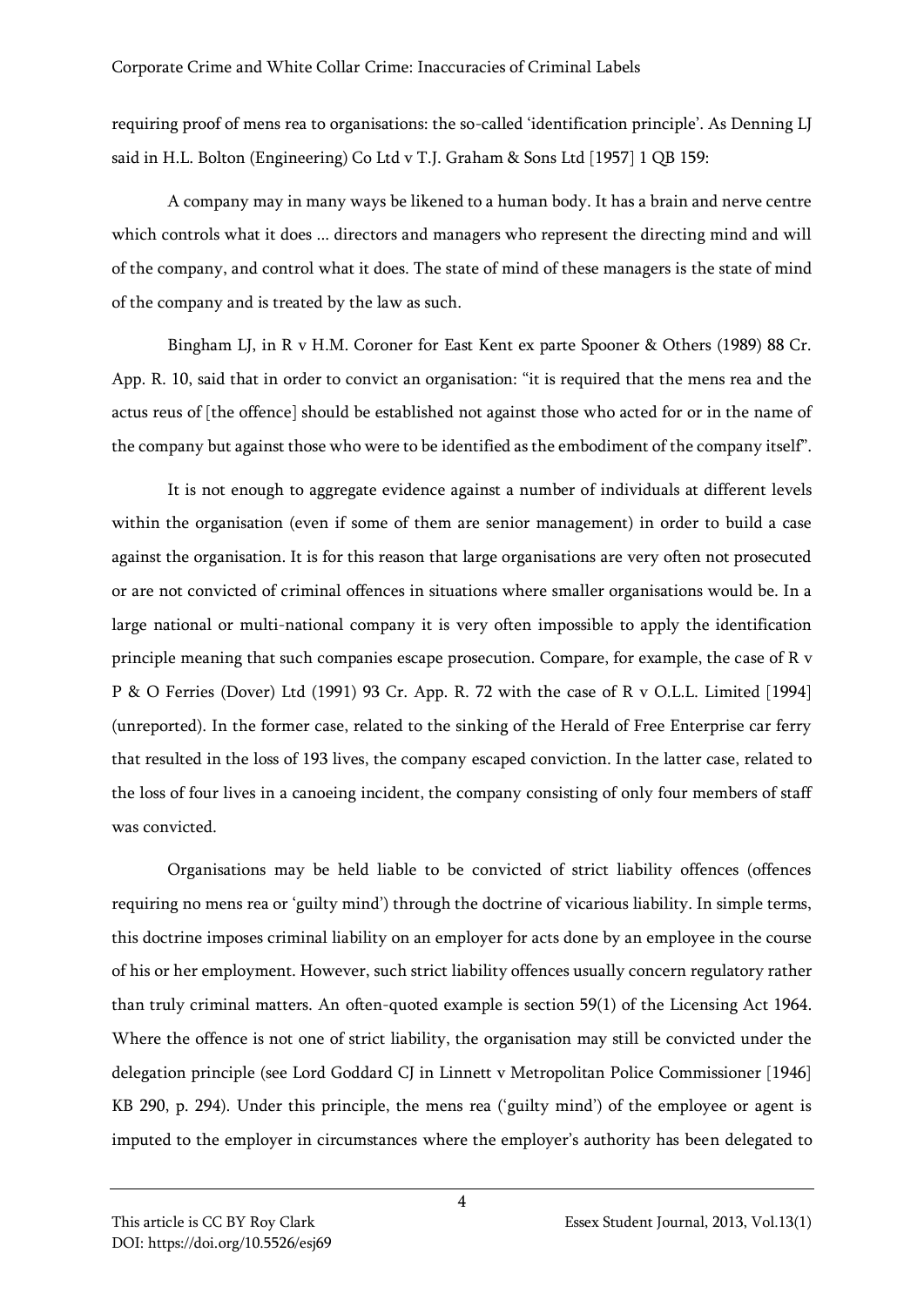the employee or agent, provided only that the actus reus of the employee was within the scope of his authority (see for example Allen v Whitehead [1930] 1 KB 211). The courts, however, will not normally entertain charges against an organisation where "no effective order by way of sentence can be made" (per Stable J in R v ICR Haulage Ltd [1944] KB 551, p. 554), for example where imprisonment is the only sanction available.

Having dealt with the expression 'corporate crime', it is now necessary to analyse the term 'white collar crime' in the same way in order to demonstrate that it, too, is out of place in the modern world. The dictionary definition of 'white-collar' is "of or designating non-manual and usually salaried workers employed in professional and clerical occupations" (Sinclair, 2003, p. 1723). To a non-lawyer, the term 'white-collar crime' conjures up the image of the accountant falsifying the company books or a C.E.O. siphoning off profits for their own purposes. Again, it gives the impression that there is a distinct body of law to regulate such conduct. Again, there is not. The ordinary English criminal law applies to these so-called white-collar criminals in the same way it applies to the rest of the population.

It is submitted that 'occupational crime' could provide a more appropriate description of the type of activity encapsulated by Sutherland's out-of-date phrase but even this might suggest to any non-specialised person that it refers to crimes committed in the course of paid employment. No doubt this is what Sutherland intended when he spoke in 1939 of "crime in relation to business" committed by "respectable or at least respected business and professional men" (Sutherland E. H., 1940, p. 81). However, it ignores identical crimes committed by persons who give their time voluntarily. As will be shown below, some of the types of criminality considered to be within the scope of 'white-collar crime' are often committed by persons not in paid employment, but in positions of trust in the voluntary sector. It is submitted that these deserve inclusion within this category of crime. A better title which encompasses both the paid and the unpaid spheres may be assigned as 'breach of trust crimes' because this type of offending inevitably involves a "violation of delegated or implied trust" (Sutherland E. H., 1940, p. 81). Perhaps 'breach of trust crime' lacks impact and is a little long-winded. The author contends, therefore, that 'occupational crime' is a more viable title so long as it is understood to include crimes committed during voluntary work in addition to crimes committed during paid employment.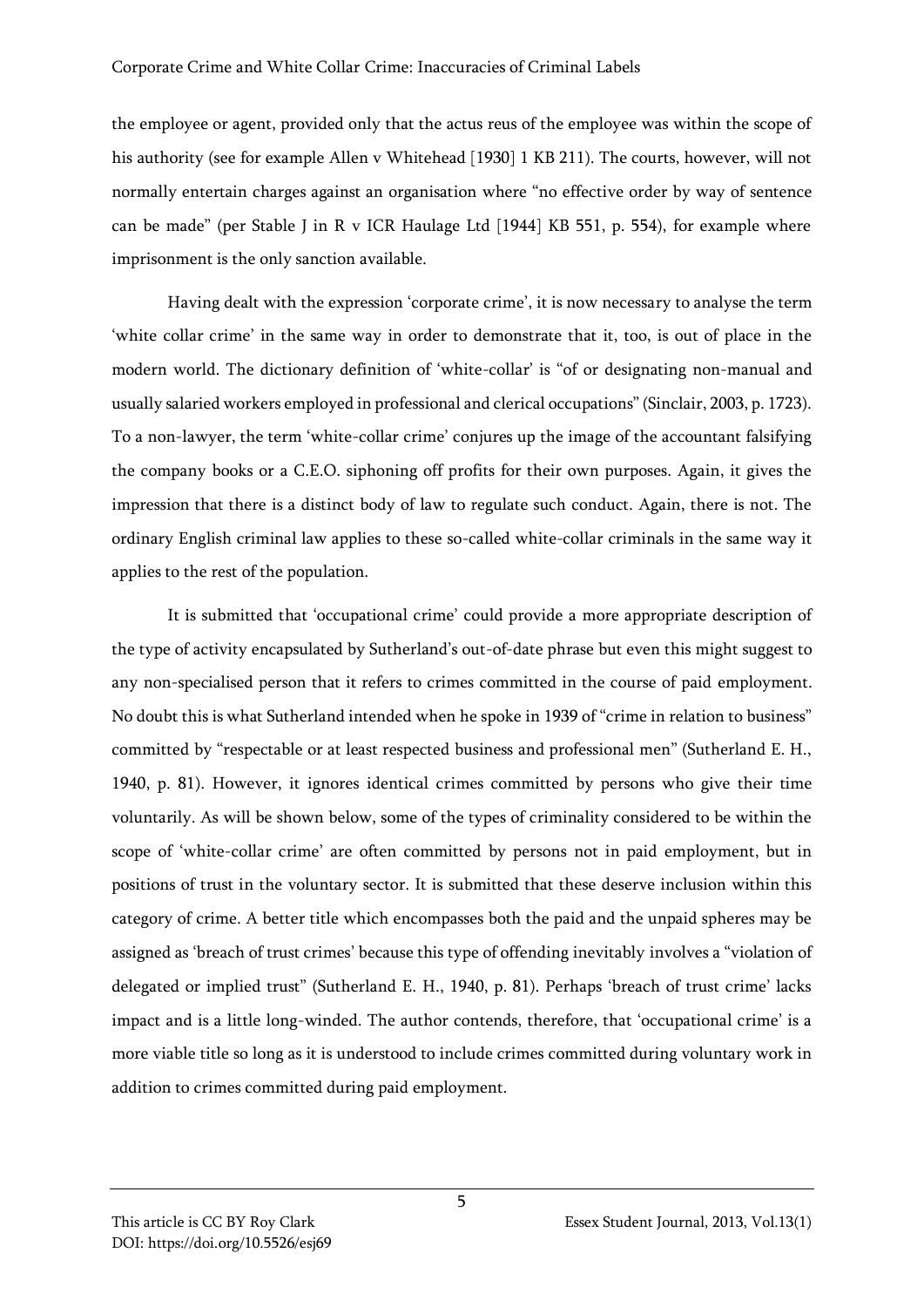Encapsulated within the term 'white-collar (or occupational) crime' are offences of inter alia, theft, fraud, conspiracy to defraud, false accounting, money laundering, bribery and insider dealing. According to Gobert and Punch (2007) these crimes:

are usually committed for the organisation, the prototypical [sic] situation which Sutherland envisaged, they may also be committed against the organisation. Or the organisation may simply be the vehicle for achieving personal goals and exercising power.

Hence, the link between organisational crime (corporate crime) and occupational crime (white collar crime) is that the latter is typically committed by persons: "who have risen sufficiently within the [organisational] hierarchy to be in a position to exploit the unique opportunities provided by their senior level management posts" (Clinard & Yeager, 1980, quoted in Gobert and Punch, 2007, p. 3). In other words, the crime is made possible by the person's position within the organisation, often facilitated by a failure of management, supervision, and control within the organisation either as a result of incompetence or wilful blindness, and sometimes further aided by failures by external regulatory bodies. Nowhere is this better illustrated than in the fraudulent trading activities of Nick Leeson. The Conclusion of the Report of the Board of Banking Supervision Inquiry into the Circumstances of the Collapse of Barings Bank 18 July 1995 said:

13.11 We consider that those with direct executive responsibility for establishing effective controls must bear much of the blame...

13.13 The fact that Leeson was permitted throughout to remain in charge of both front office and back office at BFS was a most serious failing...

13.16 Leeson was not properly supervised.

In the case of Nick Leeson, the losses ran to over £800 million. There was a similar fraud by Jérôme Kerviel, an options trader at the French bank Société Générale with losses estimated at £3.7 billion. On 2<sup>nd</sup> March 2011, Catherine Kissick, who had been a senior vice president at Colonial Bank, Alabama, pleaded guilty to conspiracy to commit bank fraud, wire fraud and securities fraud which led to losses of almost US\$1 billion and the collapse of that bank in 2009.

It should not be assumed that all occupational crimes are of this magnitude. For example, on 19<sup>th</sup> July 2006, at Warwick Crown Court, Leslie Pattison (an estate agent) and Philip Griffiths (a solicitor) were sentenced to 3 years imprisonment and 18 months imprisonment respectively for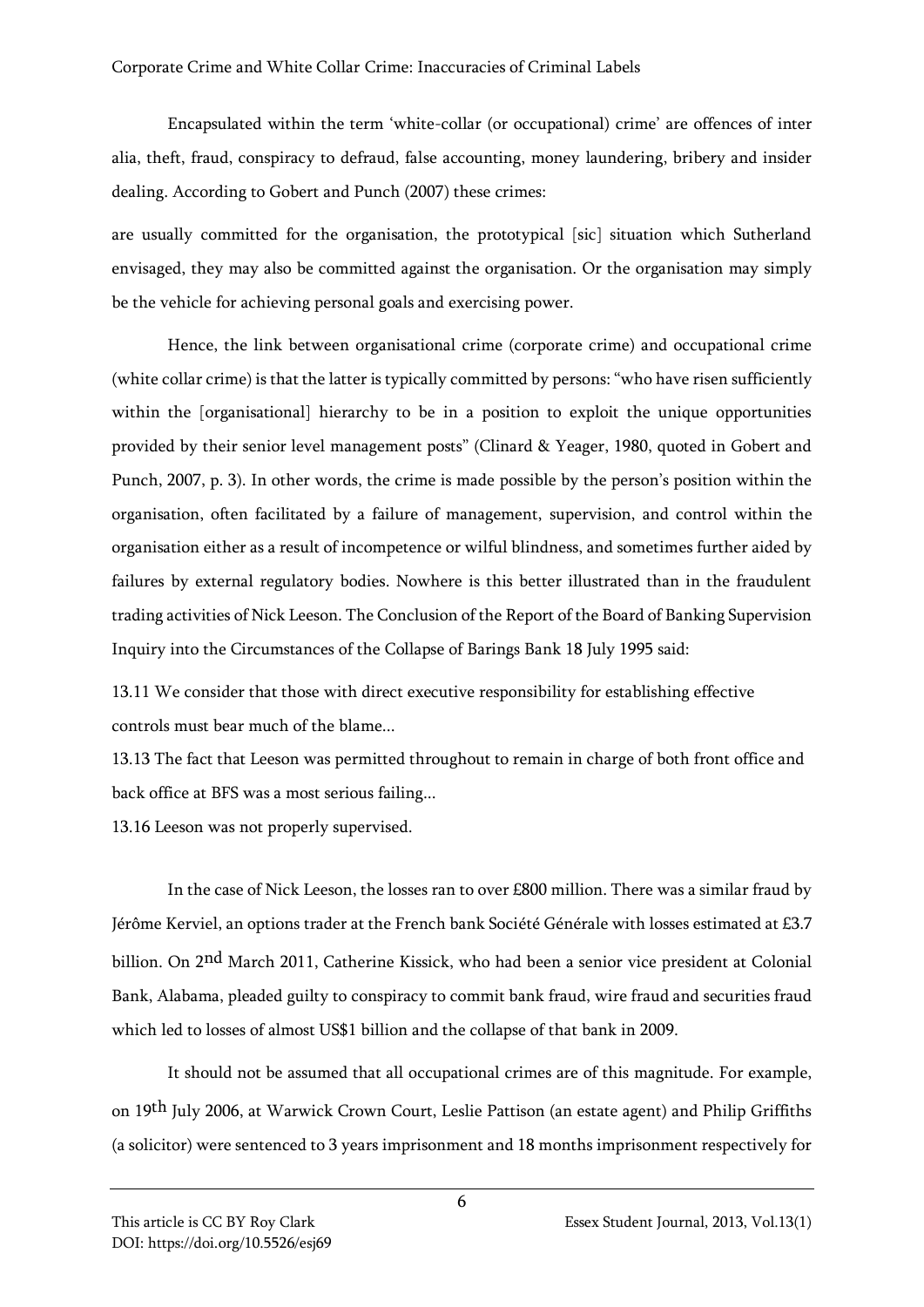money laundering offences. Pattison had knowingly purchased a house belonging to convicted drug traffickers for one third of its true market value. Griffiths carried out the conveyancing work. Pattison had acquired criminal property (Section 329 Proceeds of Crime Act 2002) and had failed to disclose a suspicious transaction (Section 330 Proceeds of Crime Act 2002) while Griffith had also failed to disclose a suspicious transaction (Section 330 Proceeds of Crime Act 2002). On 7th April 2008, Thomas McGoldrick (a solicitor) was sentenced at Manchester Crown Court to 10 years imprisonment for defrauding a disabled client of £1.2 millions of his compensation for injuries received in a road accident. On 7th January 2011, David Chaytor (a former Member of Parliament) was sentenced at Southwark Crown Court to 18 months imprisonment for fraudulently claiming £18,350 in parliamentary expenses. At Snaresbrook Crown Court, on 8th February 2011, Salima Rashid (a driving instructor) and Nick Madigan (a driving test examiner) were convicted of bribery offences in relation to cash payments in exchange for pass certificates issued to learner drivers who should otherwise have failed the driving test. What these cases serve to illustrate is that there are opportunities in almost every occupation to commit what might be considered occupational crimes. In all the cases cited, the offender was in the position to commit the offence because of their paid employment. However, as argued above, occupational crime should not be thought of as something only those in paid employment can commit. Joseph Mulcahy and Maureen Lewis founded the Dream Foundation charity, the aim of which was to grant the wishes of sick and disabled children. Over six years the charity raised about £1.2 million of which only £320,000 was spent on sick children. Mulcahy and Lewis spent the rest on themselves. At Newcastle Crown Court, on 12<sup>th</sup> December 2003, they were sentenced to 5 years imprisonment and 21 months imprisonment respectively. The National Fraud Authority estimates fraud against charities at around £1.3 billion per year, of which 47% is estimated to have been committed by an employee or a volunteer (National Fraud Authority's Annual Fraud Indicator 2011).

It could be argued that some of the above examples are not 'white-collar crime' according to Sutherland's original definition ("crime in relation to business" committed by "respectable or at least respected business and professional men") (Sutherland E. H., 1940, p. 80). After all, a driving test examiner or an estate agent is not a high-level executive in a business scenario. There is no dispute that the crime was committed as a direct result of their being employed to do a certain job. If they were not so employed, the opportunity to commit that particular offence would not have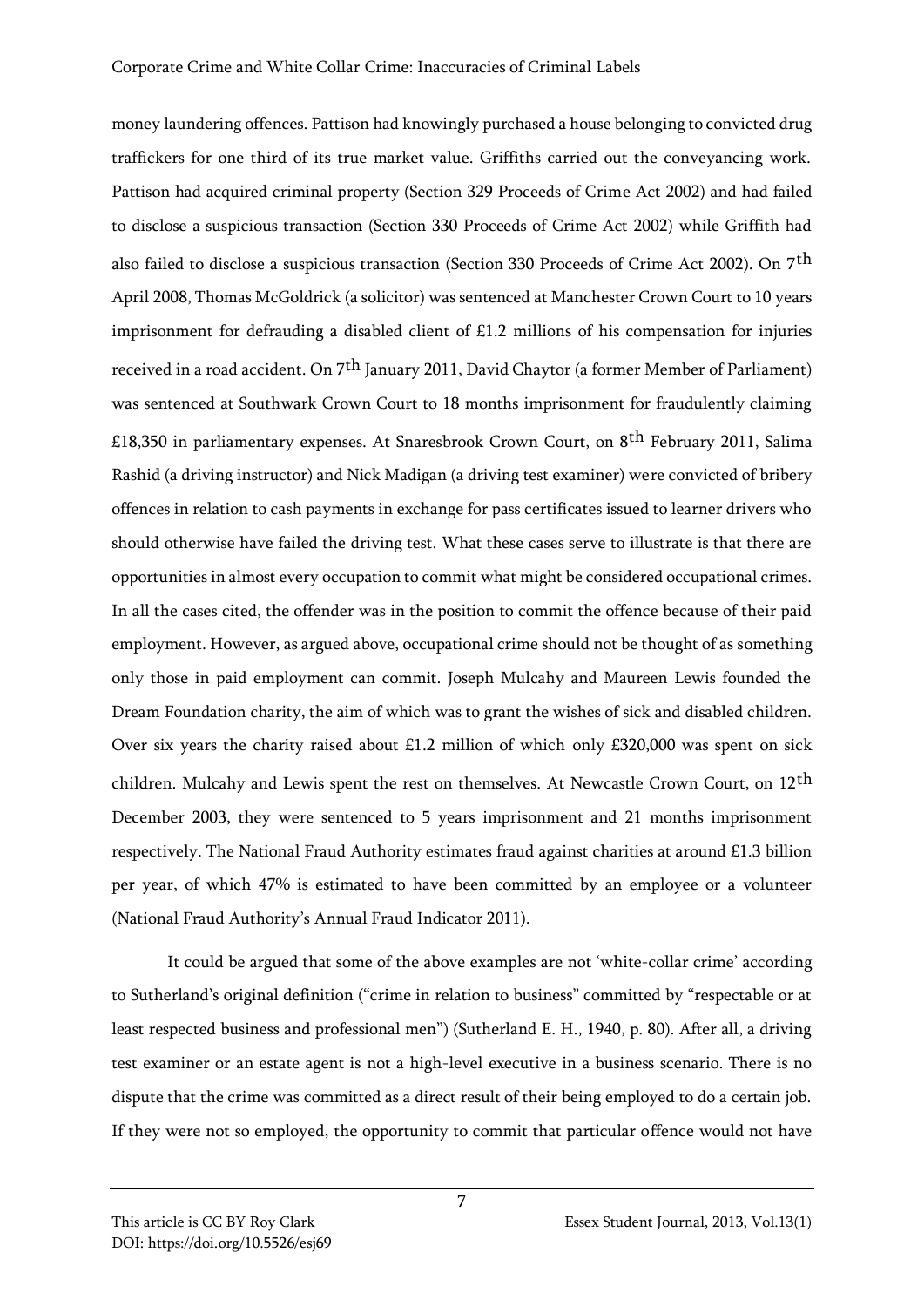arisen. The sums of money involved may not be so large. If what they have done is not 'white-collar crime', it is necessary to consider what it is that distinguishes their crimes from those of the senior managers and professionals envisaged by Sutherland. The answer seems to be merely their station in life. They were not senior managers or professionals, so they are to be regarded as common criminals. The suggestion is that 'white collar criminals' are somehow less culpable. It is submitted that this is an artificial distinction which reinforces among senior executives the idea that their crimes are not real crimes.

The above examples of occupational crime are all cases in which the offender had committed the crime against the organisation or had used their position within the organisation for their own purposes. The 'Guinness Affair' is an example of occupational crime committed for the organisation by very senior management, respected businessmen and other professionals recruited to assist in an illegal share support operation during Guinness's 'battle' with Argyle for the takeover of Distillers. Arguably, some of the defendants were acting in the best interests (or so they thought) of the company (Guinness) and its shareholders. They were, however, variously charged with and convicted of offences of theft, false accounting, conspiracy to defraud and violations of section 151 of the Companies Act 1985 (see R v Saunders (Ernest Walter), R v Parnes (Anthony Keith), R v Ronson (Gerald Maurice), R v Lyons (Isidore Jack) No. 2 [1996] 1 Cr. App. R. 463.

In conclusion, this essay sought to demonstrate that the terms 'corporate crime' and 'whitecollar crime' are both now misnomers and no longer appropriate. The terms 'organisational crime' and 'occupational crime' respectively are to be preferred provided that 'occupational' is understood to include both paid and unpaid work. The link between organisational crime and occupational crime has been established by showing that 'occupational crime' can only be committed in the work environment, whether that work is paid or unpaid. It is often committed either for the benefit of the organisation or against the organisation due to a lack of effective management, supervision, and control within the organisation and, on occasion, by external regulators.

## References

Allen M. (2007). Textbook on Criminal Law. 9th ed. Oxford: Oxford University Press. Clinard M.B. and Yeager P.C. (1980). Corporate Crime. New York: Free Press.